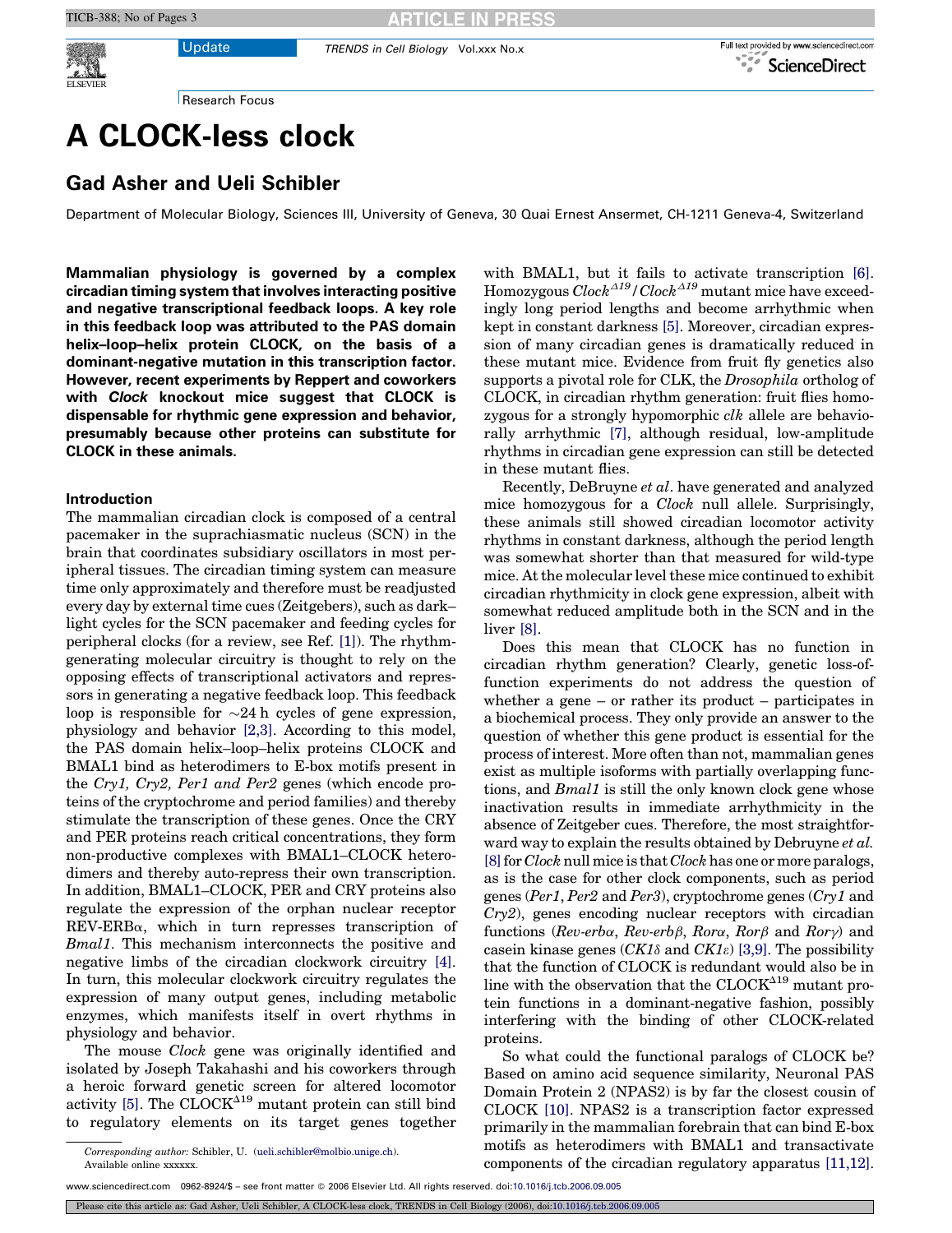2 Update TRENDS in Cell Biology Vol.xxx No.x

Moreover, Npas2 knockout mice have mild phenotypes in circadian gene expression and behavior [\[13–15\]](#page-2-0). For example, mPer2 expression in the forebrain is attenuated in these mice, and these animals also show sleep disturbances and a slightly shorter period length. However, there is one argument against NPAS2 – albeit not a decisive one. In situ hybridization experiments were unable to detect Npas2 mRNA in the SCN of either wild-type or Clock knockout mice [\[8,16\]](#page-2-0), and a functional SCN clock is required for circadian behavior and coordinated rhythmic gene expression in peripheral organs. Nevertheless, absence of evidence is not evidence for absence, and the final answer of whether CLOCK and NPAS2 are functionally redundant will have to come from the analysis of mice with loss-of-function mutations in both genes. The laboratories of Steven Reppert and Steven McKnight will probably soon provide definitive evidence for or against such a functional redundancy.

In the mean time, we would like to speculate on an alternative possibility. Recently, Doi et al. [\[17\]](#page-2-0) have shown that CLOCK has an intrinsic histone acetyltransferase (HAT) activity. CLOCK specifically acetylates histones H3 and H4, and its HAT activity is enhanced in the presence of BMAL1 [\[17\]](#page-2-0). CLOCK versions carrying mutations within the acetyl coenzyme A binding motif are impaired in their HAT activity and appear to be defective in their ability to activate CLOCK–BMAL1-dependent expression of mPer1 and the albumin D-element binding protein gene (Dbp) in a cell-based assay. Furthermore, the work by *Doi et al.* suggests that the HAT activity of CLOCK is required to re-establish circadian gene expression in  $Clock^{\Delta 19}$  mutant cells [\[17\].](#page-2-0) These cells express a HATdomain containing CLOCK version that, because of another peptide deletion, cannot activate target gene transcription. Interestingly, CLOCK has significant sequence homology with ACTR, a member of the steroid receptor coactivator (SRC) family of transcriptional coactivators, not only in its HAT domain but also within other domains (Figure 1). Thus, CLOCK and ACTR share the PAS domain – the basic helix–loop–helix region, the nuclear receptor interaction domain and the serine rich regions. This raises the possibility that ACTR (or another SRC family member) might have a role in the circadian clock feedback loop and substitute for CLOCK function in Clock null mice. The two alternative (but not mutually exclusive) scenarios for the functional substitution of CLOCK by NPAS2 or ACTR are schematically outlined in Figure 1a and 1b, respectively.

The model presented in Figure 1b posits that CLOCK acts as a coactivator rather than a DNA-binding partner of BMAL1. This obviously begs the question of how BMAL1 can recognize E-box motifs in the absence of CLOCK. In contrast to CLOCK, BMAL1 can bind E-box motifs as homodimers, although it has been speculated that these homodimers cannot activate the transcription of CLOCK– BMAL1 target genes [\[6\]](#page-2-0). One should bear in mind, however, that these conclusions are based on co-transfection experiments in which the massive overexpression of one protein (say BMAL1) results in efficient transcription



Figure 1. What are the functional paralogs of CLOCK? Simplified hypothetical models for negative feedback loops driven by the PAS helix-loop-helix transcriptional regulatory proteins BMAL1, CLOCK, NPAS2 and ACTR (see text). These proteins activate the expression of the genes encoding the repressors PER1, PER2, CRY1 and CRY2 (blue arrows), and multi-subunit protein complexes containing these repressors attenuate the transactivation potential of PAS HLH transcription (co)factors through unknown mechanisms. (a) Based on sequence similarity, NPAS2 (also called MOP4) is the most likely transcription factor substituting for CLOCK in *Clock* null mice. In this scenario, CLOCK–BMAL1 or NPAS2–BMAL1 heterodimers bind to E-box sequences of target genes (e.g. those encoding cryptochrome and period isoforms), recruit a coactivator complex (e.g. containing the CBP/p300 protein) and thereby stimulate transcription. Note that CLOCK contains a histone acetyl transferase (HAT) domain that is absent in NPAS [\[15\]](#page-2-0). (b) BMAL1 binds E-box motifs as homodimers (or heterodimers with unknown partners) and recruits CLOCK or ACTR as coactivators to the promoters of target genes. The structural homology of the histone acetyl transferases CLOCK and ACTR is depicted at the top. Adapted from Ref. [\[15\]](#page-2-0). Note that NPAS2 probably does not contain a histone acetyl transferase (HAT) domain and is thus unlikely to fulfill the function of a coactivator.

www.sciencedirect.com